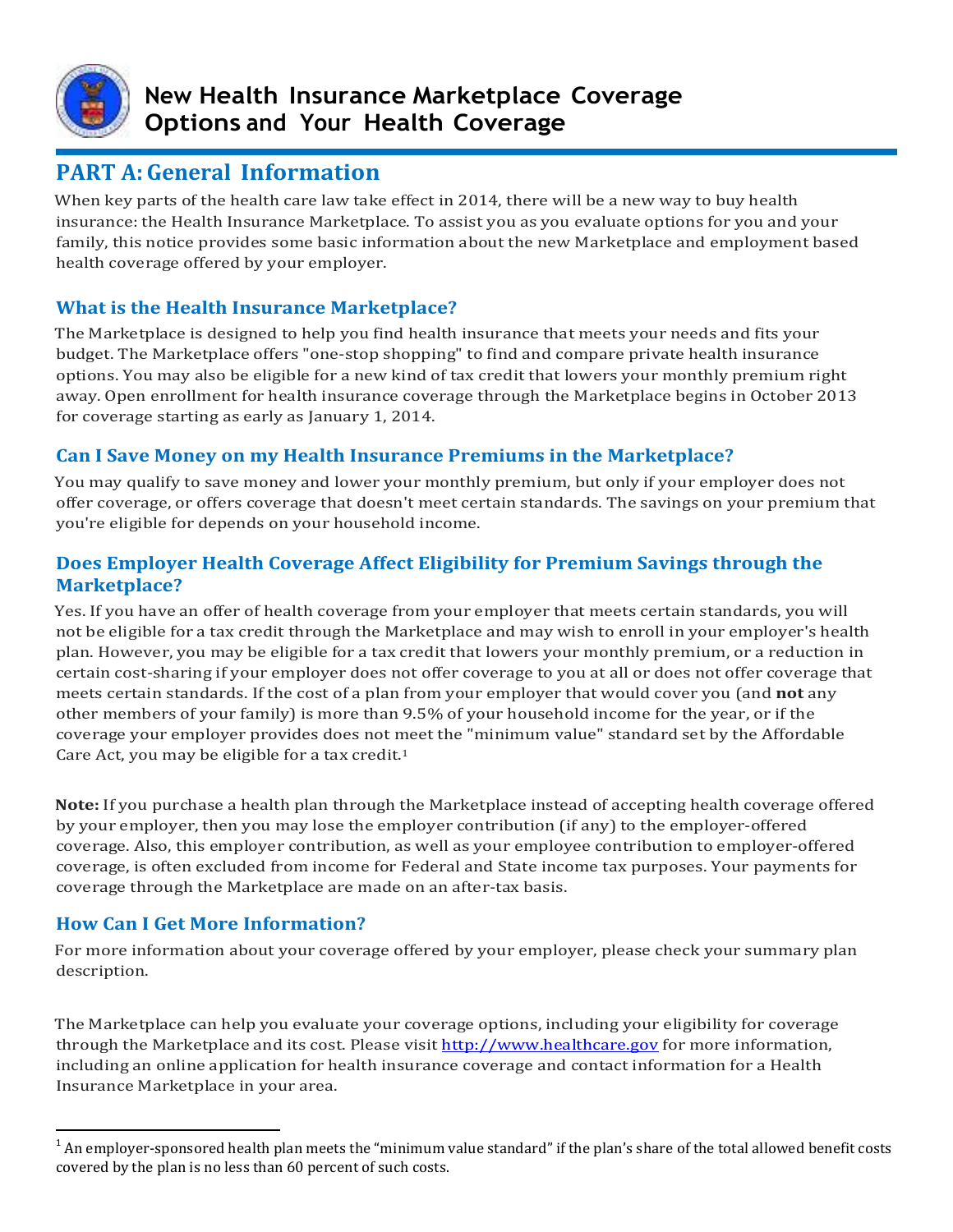# **PART B: Information About Health Coverage Offered by Your Employer**

This section contains information about any health coverage offered by your employer. If you decide to complete an application for coverage in the Marketplace, you will be asked to provide this information. This information is numbered to correspond to the Marketplace application.

| 3. Employer Name                                                   |                    | 4. Employer Identification Number (EIN) |             |  |
|--------------------------------------------------------------------|--------------------|-----------------------------------------|-------------|--|
| Elizabethtown College                                              |                    | 23-1352632                              |             |  |
|                                                                    |                    |                                         |             |  |
| 5. Employer Address                                                |                    | 6. Employer Phone Number                |             |  |
| 1 Alpha Drive                                                      |                    | 717-361-1406                            |             |  |
|                                                                    |                    |                                         |             |  |
| 7. City                                                            | 8. State           |                                         | 9. ZIP code |  |
| Elizabethtown                                                      | <b>PA</b>          |                                         | 17022       |  |
| 10. Who can we contact about employee health coverage at this job? |                    |                                         |             |  |
| Brenda Spiker                                                      |                    |                                         |             |  |
| 11. Phone number (if different from above)                         | 12. Email address  |                                         |             |  |
| 717-361-1183                                                       | spikerbk@etown.edu |                                         |             |  |
|                                                                    |                    |                                         |             |  |

Here is some basic information about health coverage offered by this employer:

| As your employer, we offer a health plan to: |
|----------------------------------------------|
| All employees.                               |
| X Some employees.                            |

All regular full-time employees of the Employer working an average of twenty (20) hours per week over the course of the plan year are eligible for coverage. Retirees are eligible if they are sixty (60) years of age or more with at least twelve (12) years of service with Elizabethtown College. In addition, the spouse and dependent children of an eligible retiree are eligible for coverage. Upon reaching Medicare eligibility, Medicare will be primary payer and the group health plan through Elizabethtown College will be secondary for retirees and their spouse and/or dependent children.

| With respect to dependents: |
|-----------------------------|
| We do not offer coverage.   |
| X   We do offer coverage.   |

To be eligible to enroll as a Dependent, a person must be: a) the lawful spouse of a Participant as defined by the laws of state in which the Employer is based; or b) the Participant's same sex or opposite sex domestic partner; c) the Participant's or Participant's lawful spouse's or Participant's same sex or opposite sex domestic partner's child(ren), including: newborn children, step-children, children legally placed for adoption, legally adopted children, handicapped individuals and children required to be covered under a Court Order. The College extends various benefits to qualified domestic partners of benefit eligible employees. A domestic partner is an unmarried person in a committed, exclusive, cohabiting relationship with a partner of the same or opposite sex. Both the employee and the domestic partner must sign a Declaration of Domestic Partnership. This declaration outlines a specific set of criteria, which must be met to qualify for such benefits. It should be noted that some of our supplemental insurance providers may have additional requirements or may deny coverage for domestic partners. Where eligible, domestic partners will be covered as spouse under the terms and conditions of the plan.